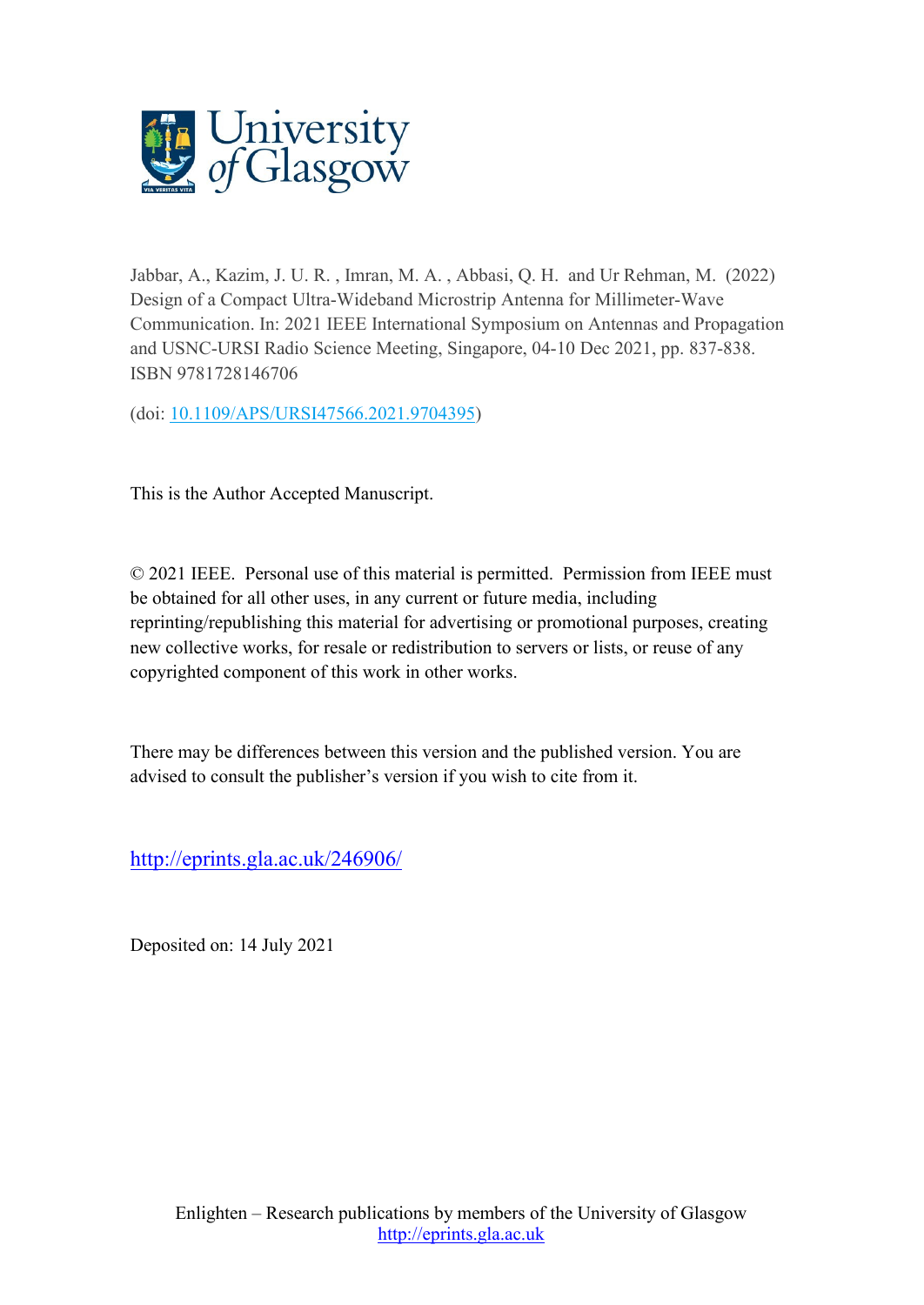# Design Of A Compact Ultra-Wideband Microstrip Antenna for Millimeter-Wave Communication

Abdul Jabbar\* , [Jalil ur Rehman Kazim,](https://onlinelibrary.wiley.com/action/doSearch?ContribAuthorStored=Kazim%2C+Jalil+Ur+Rehman) Muhammad Ali Imran, Qammer H. Abbasi and Masood Ur Rehman

James Watt School of Engineering University of Glasgow, UK \*[2611893J@student.gla.ac.uk;](mailto:2611893J@student.gla.ac.uk) [j.kazim.1@research.gla.ac.uk](mailto:j.kazim.1@research.gla.ac.uk) {Muhammad.Imran; Qammer.Abbasi; [Masood.UrRehman}@glasgow.ac.uk](mailto:Masood.UrRehman%7d@glasgow.ac.uk)

*Abstract***—In this paper, a planar compact ultra-wideband microstrip antenna is proposed for millimeter-wave communication. The proposed single antenna element has 93.78% fractional bandwidth (covered band of 23.5 GHz to 65 GHz). The simulated radiation efficiency is greater than 93% and a peak gain of 5.6 dBi, with less than 3 dB variation in the whole band. The return loss of the single element antenna is well below -10 dB in the proposed band. The unique contribution of the proposed antenna design lies in its huge operation bandwidth (41.5 GHz) with a very simple structure. The proposed ultra-wideband antenna is suitable for many mmWave applications such as ISM band at 24 GHz, the upper region of K-band, Ka-band (27-40 GHz), mmWave 5G communication (26 GHz, 28 GHz, 38 GHz), as well as 60 GHz high-speed wireless communication (IEEE 802.11ad).**

**Keywords—5G, microstrip antenna, mmWave, ultrawideband**

### I. INTRODUCTION

Millimeter-wave (mmWave) technology has evolved rapidly over a couple of decades due to the demand of high data rate and to accommodate high throughput for fifth-generation (5G) wireless communication. The exceptional advantages of mmWave communication over the existing wireless technology are prominent in academia as well as industries [\[1\].](#page-2-0) MmWave bands such as 26 GHz, 28 GHz, and 38 GHz are proposed for 5G [\[1\],](#page-2-0) whereas Wireless Gigabit Alliance (WiGig IEEE 802.11ad) has motivated researchers to use 60 GHz band for extremely high-speed (Wi-Fi) wireless communication [\[2\].](#page-2-1) Since the integration of systems and multiple applications on a single user platform is already in trend, thus an ultra-wideband (UWB) antenna encompassing the required multi bands for a compact RF circuitry is highly desirable [\[3\]](#page-2-2)[-\[6\].](#page-2-3)

This paper presents, for the first time a compact (8 mm  $\times$ 4.6 mm) UWB microstrip antenna designed for mmWave communication covering a wide spectrum of 41.5 GHz with fractional bandwidth (FBW) of 93.78%. To the authors' knowledge, this is the highest reported bandwidth for below 65 GHz band microstrip antennas with such a compact size (less than 9 mm<sup>2</sup> ). The proposed antenna covers the complete mmWave band for 5G, ISM band at 24 GHz, UWB automotive radars in Ka-band, and 60 GHz WiGig communication.

# II. ANTENNA DESIGN

The design of the proposed single element antenna is shown in Fig. 1. The antenna is designed using Rogers 5880 substrate having dielectric constant of 2.2 and height of 0.254 mm. The antenna consists of a set of rectangular box-type structure connected to the main feed line. The closed rectangular structure on the antenna is responsible for the wideband response. Additionally, to improve matching, an additional stub with length of 0.6 mm was added to the feed line which resulted in increased bandwidth and improved reflection coefficient. Finally, the position and length of the stub as well as size of the rectangular box were optimized to get an efficient reflection coefficient and to further enhance the bandwidth. Likewise, the ground plane was truncated to an optimized value which also has a significant effect in wideband response. The overall size of the antenna is quite compact with the dimensions of 8 mm  $\times$  4.6 mm.

## III. SIMULATED RESULTS

The proposed antenna model was designed and simulated in CST Microwave Studio. The reflection coefficient is shown in Fig. 2, which is below -10 dB through the whole operational bandwidth. The antenna achieves a moderate average gain of 3.9 dBi, with a peak gain of 5.66 dBi at 64



Fig. 1. Prototype of the proposed planar UWB antenna (dimensions in millimeter)